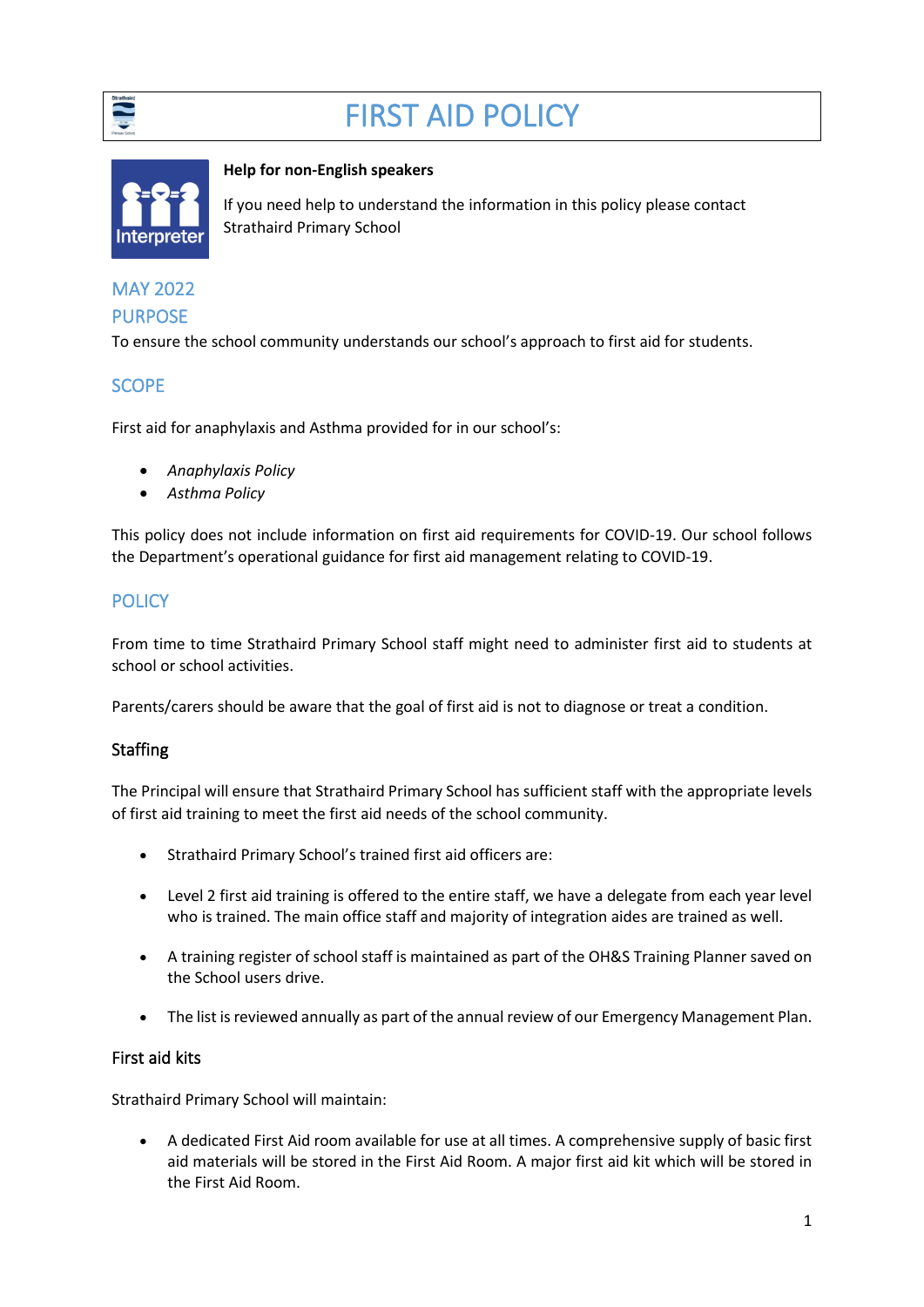- Large green portable first aid bags which may be used for excursions, camps and sport days. The portable first aid bags will be stored: In the back area of the first aid room
- Basic first aid supplies will be provided at the start of the school year to each classroom in a zipped satchel for teachers to deal with minor first aid issues. They will also include vomit sand and vomit bags.
- Yard duty "bum bags" provided to staff while on duty to assist with minor injuries. These bags will consist of disposable gloves, swabs and bandaids for minor injuries in the playground. The portable yard duty bags will be stored:
	- $\circ$  On individual hooks in the staffroom
- Other first aid bags/kits will be made up by the First Aid Officer to suit and cater for any other school related event such as sport events and school carnivals.

The First Aid Officer will be responsible for maintaining all first aid kits, ensuring they are managed in accordance with the Department's policy and guidance on first aid kits – refer to [First aid kits.](https://www2.education.vic.gov.au/pal/first-aid-students-and-staff/guidance/first-aid-kits)

### Care for ill students

Students who are unwell should not attend school.

If a student becomes unwell during the school day they may be directed to the Sick Bay Area and monitored by the First Aid Officer. Depending on the nature of their symptoms, the First Aid Officer may contact parents/carers or an emergency contact person to ask them to collect the student.

Our school follows the Department's policy and guidance in relation to our Sick Bay Area to ensure it is safe, hygienic and appropriately equipped: [First aid rooms and sick bays.](https://www2.education.vic.gov.au/pal/first-aid-students-and-staff/guidance/first-aid-rooms-and-sick-bays)

#### First aid management

If there is a situation or incident which occurs at school or a school activity which requires first aid to be administered to a student:

- Staff who have been trained in first aid will administer first aid in accordance with their training. In an emergency situation, other staff may assist in the administration of first aid within their level of competence.
- In a medical emergency, staff may take emergency action and do not need to obtain parent/carer consent to do so. Staff may contact Triple Zero "000" for emergency medical services at any time.
- Staff may also contact NURSE-ON-CALL (on 1300 60 60 24) in an emergency. NURSE-ON-CALL provides immediate, expert health advice from a registered nurse and is available 24 hours a day, 7 days a week.
- If first aid is administered for a minor injury or condition, Strathaird Primary School will notify parents/carers by recording the incidence onto Sentral and sending a paper slip home to parents/carers with the student. The Sentral slip details the nature of the injury, any treatment given, the time and the name of the treating staff member.
- If first aid is administered for a serious injury or condition, or in an emergency situation, school staff will attempt to contact parents/carers or emergency contacts as soon as reasonably practical.
- If staff providing first aid determine that an emergency response is not required but that medical advice is needed, school staff will ask parents/carers, or an emergency contact person, to collect the student and recommend that advice is sought from a medical practitioner.